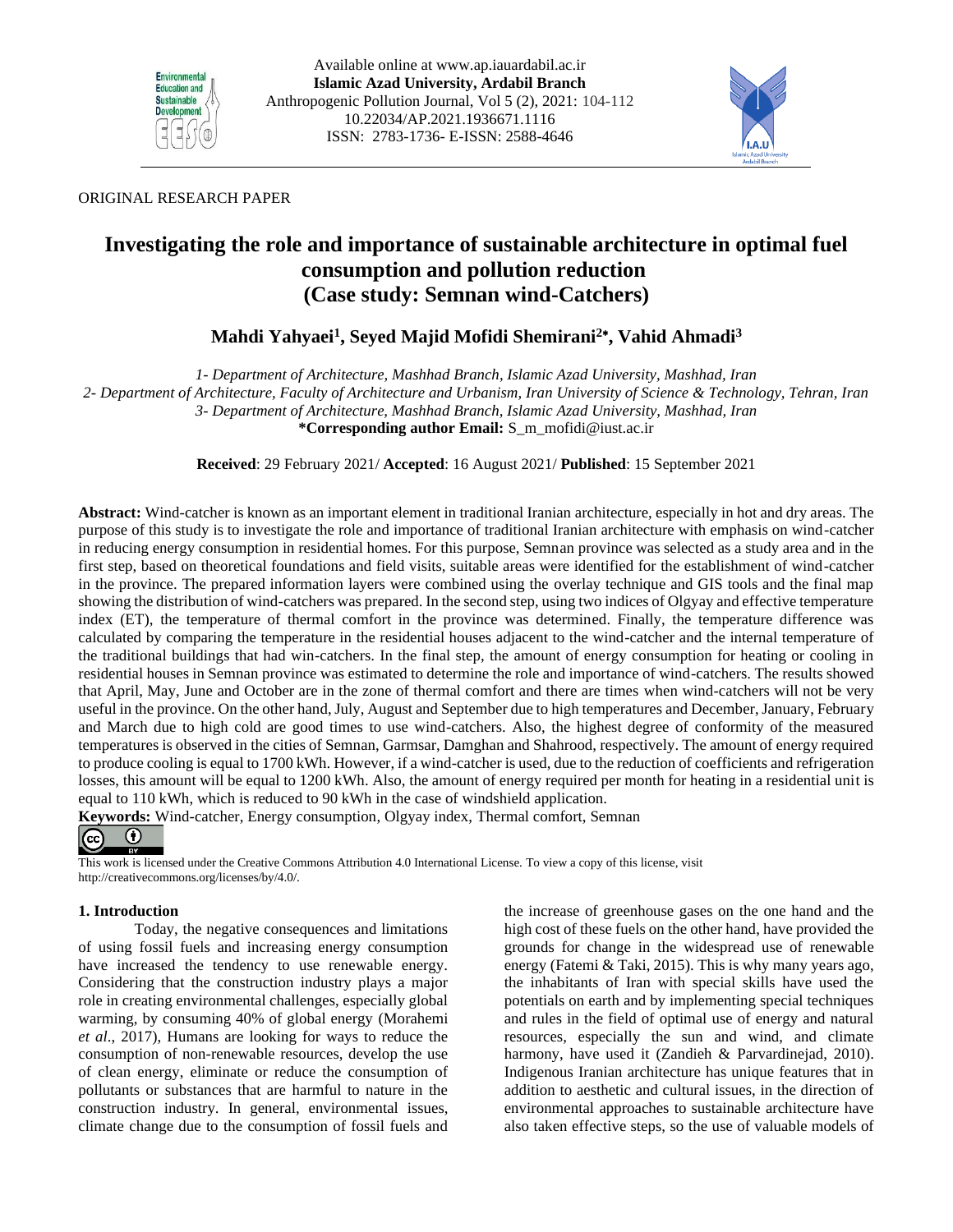Iranian architecture is very important and instructive. The study of the elements and features of Iranian indigenous architecture shows that this architecture has best responded to climate challenges and has met the needs of residents using natural and inexpensive methods. In general, various factors such as topography, climatic characteristics, economic capabilities, and livelihood and water resources in Iran have caused the emergence of different physical tissues. This special geographical and climatic location along with the intelligence of the past of this land in using natural energies such as wind and sun, both in hot and dry regions and in humid regions of the country, caused this unique architecture to appear (Ziabakhsh *et al*., 2011). In fact, traditional Iranian architecture has a strong and rich support for various aspects of sustainability, Iranian art and culture and shows a special share and value of this art and culture (Mahdavinejad & Javanroodi, 2011). About 30% of the world's energy is consumed in the domestic and commercial sectors, of which a significant portion is spent on cooling and heating buildings (Lu & Wang, 2014). Since cooling and heating systems consume about 60 percent of a building's energy, the use of passive systems such as windcatchers can be a traditional but useful alternative to reducing energy consumption. Wind-catchers is a part of the body of buildings in hot and dry areas, which has played an effective role in adjusting the temperature and bringing the temperature of the living space to a temperature within human comfort by directing wind flow and using clean energy in nature. In fact, the use of wind-catchers in hot and dry climates is one of the masterpieces of Iranian engineering, but over time, the capabilities of this element are gradually forgotten and is considered only as a decorative element (Poorahmadi & Ayatalahi, 2011). There are also wind-catchers in Yazd, Kerman and Isfahan provinces. Wind-catchers may be mentioned as the most famous feature of hot and dry climate buildings. Windcatchers mean a valve that is installed for the passage of wind in the house (Morahemi *et al*., 2017).

The wind-catcher is considered as a part of the body of buildings in hot and dry areas, which has played an effective role in regulating the temperature and bringing the temperature of the living space to the temperature of human comfort by directing the wind flow and using clean energy (Fig. 1).



Fig 1. View of the wind-catchers in native architecture

Wind-catchers have been built in different places since ancient times, and their structure and design have varied from place to place and have been innumerable. The important point is that despite the different structures, they all have the same function; this means that they all carry the dominant and desirable winds into residential spaces (Mahmoodi Zarandi, 2016). The wind-catcher is essentially an example of clean energy. Since seasonal and daily winds are one of the main climatic features of the hot and dry regions of Iran, wind-catchers in these areas were also built in the direction of pleasant and fast winds. The function of the wind-catchers is to capture the desired wind and direct it into the main rooms of the building or the cool wind draws the outside space into the main spaces (Poorahmadi & Ayatalahi, 2011). The basic function of a wind-catcher can be summarized in two parts: first, it directs pleasant air in, and second, it expels hot and polluted air. The presence of wind-catchers has a direct relationship with the climate of each region; in areas where the intensity of hot weather is higher, the number of wind-catchers will be higher (Mahdavinejad & Javanroodi, 2011). In traditional Iranian architecture, the most obvious method of managing the flow and air temperature in buildings is wind-catcher. The most important thing about wind-catcher is that they do not need energy )Roohi, 2014). This means that the operation of the wind-catcher is based on the laws of natural ventilation and using wind power )Mohammadi Sangli & Gharashi, 2016).

The purpose of this study is to investigate the importance and role of traditional Iranian architecture (especially wind-catchers) in saving fuel consumption. In general, the architecture of housing in Semnan is such that renewable energy, such as air flow and sunlight, is used in a completely appropriate and optimal way to reduce the use of fossil fuels. In addition, it is possible to guarantee environmental sustainability. In Semnan province, like other hot and dry regions of Iran, wind-catcher has been used as a climatic element of architecture in building (Hekmatnia & Ansari, 2012) .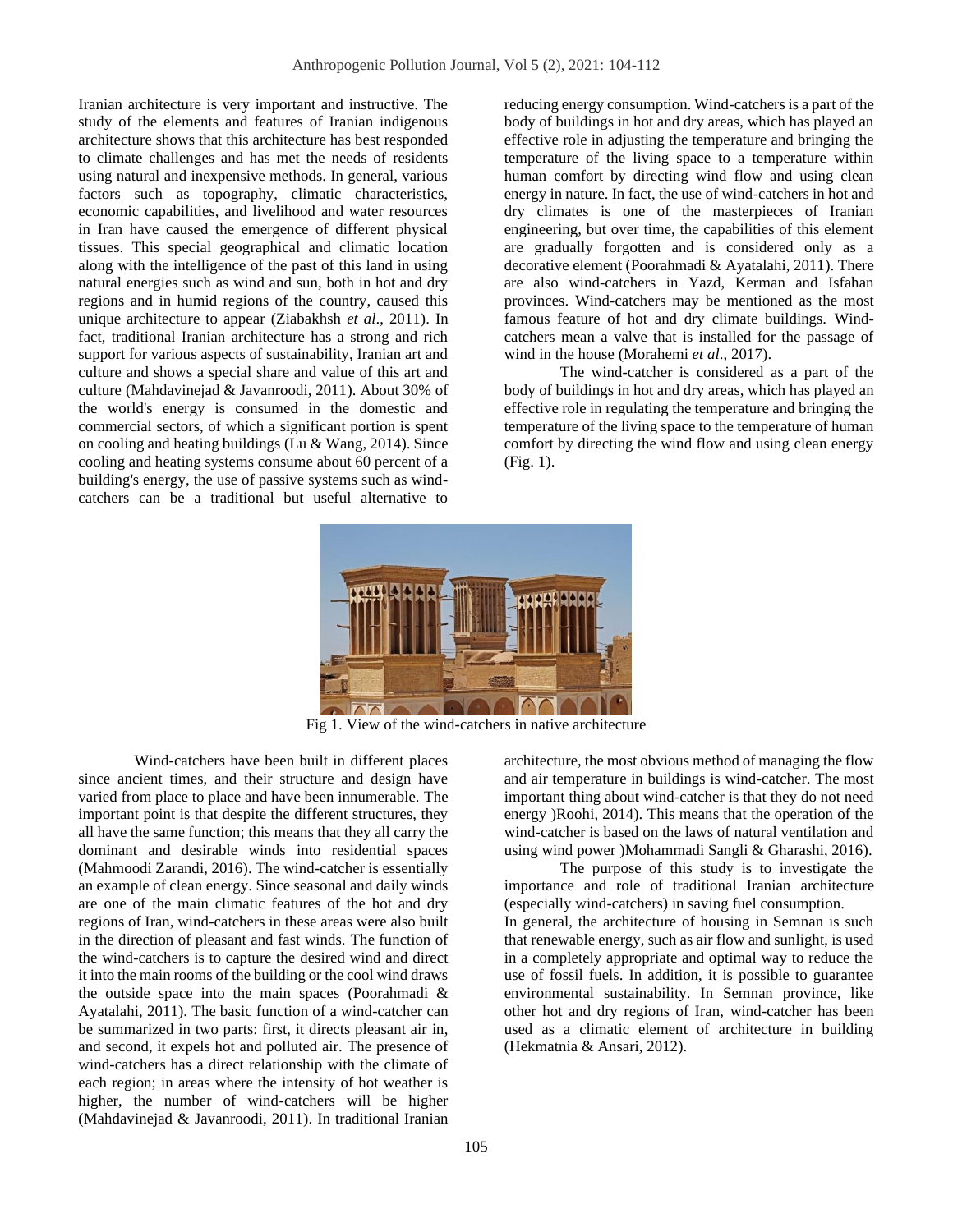## **2. Materials and Methods**

## **2.1. Study area**

The study area in this study is Semnan province, which has an area of 97491 square kilometers and between 51˚ and 51' to 57˚ and 3' east longitude of the meridian and

34˚ and 13' to 37˚ and 20' north latitude of the equator is located )SCI, 2019). Figure 2 shows the location of the study area on a map of Iran. There are about 85 healthy wind-catchers in Semnan province.



Fig. 2- Location of Semnan province on the map of Iran

The climate of Semnan province is affected by hot and dry air currents of Kavir plain, but factors such as distance from the sea, direction and length of mountains, altitude and winds are also effective in the climate of this province. In this province, three types of climates can be identified: relatively cold and dry climate in winter and temperate in summer (northern part of the province), desert climate and relatively hot and dry in summer and cold and dry in winter (Southern part of the province) and relatively cold and humid climate in winter and temperate and humid in summer (northeast of the province) )Shafei Sabet *et al*., 2019).

The average maximum temperature in the hottest months is 25 °C and the average minimum temperature in the coldest months is -11 °C. In Semnan province, rainfall is very low and often in the form of rain and in the cold seasons of the year, the amount of which reaches an average of 145 mm per year. Due to the fact that the amount of relative humidity is directly related to rainfall, so the amount of humidity increases from west to east of the province and from south to north. So that the percentage of relative humidity in Shahrood is 49% and in Garmsar is 40%. Shahrood has the highest annual rainfall among the cities of the province with 161.1 mm and Damghan has the lowest annual rainfall with 120.2mm )IMO, 2011).. Also, the average number of frosty days during the year is about 48 days )Khajoo *et al*., 2020).

In Semnan province, due to having a hot and dry climate, architecture in harmony with the climate has been created. In such spaces, the use of local materials that have the least adverse effect on the environment, as well as reducing the amount of energy consumed using local materials, has led to environmental sustainability and increased durability of the building )Ziari & Khodadadi, 2013).

#### **2.2- Methodology**

This research is of applied type which has been done by mixed method (quantitative and qualitative). At first, based on theoretical foundations and field studies, the distribution of wind-catchers in Semnan province was determined and using GIS tools and ArcGIS software, version 9.3, the wind-catcher zoning map was drawn in the province.

Then, the comfort climate of the study area was determined. In order to determine the thermal comfort in the study area, two Olgyay indices and effective temperature index (ET) were used. For this purpose, long-term statistics of 3 synoptic stations around the study area and in the statistical period of 25 years (1994-2019) have been used. Olgyay index consists of four elements: maximum temperature, maximum relative humidity, minimum temperature and minimum relative humidity, and is calculated for the two parts of night conditions and daily conditions )Sener *et al*., 2011).

The two dots connect the day and night conditions and draw a line segment, the location of which determines the comfort conditions for that month. The center of the chart is the comfort zone. This is a place where the temperature is not high and the humidity is moderate. By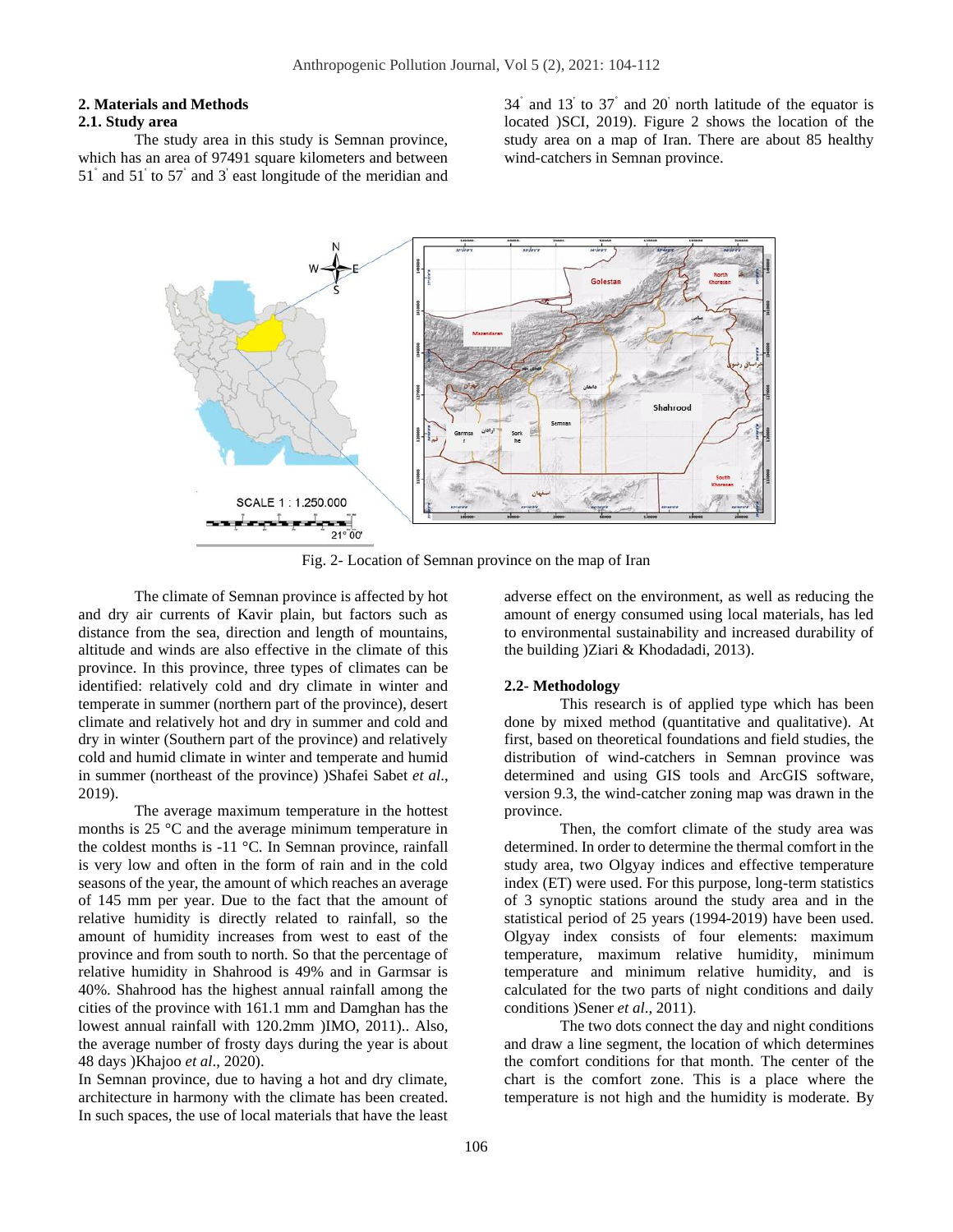moving to the sides, the degree of desirability decreases )Blen & Martin, 2008) .

The temperature rises upwards and naturally the conditions become unfavorable. To the right, the relative humidity rises and the air becomes sultry and unfavorable. The two elements of maximum temperature and minimum relative humidity are used to calculate daily conditions. The

In this formula, T is the average temperature (in Celsius) and RH is the average relative humidity (in effective temperature index is also measured by the following formula )Chou *et al*., 2019):

 *Equation (1)*: Et = t – )0.4 (t-10) × (1-Rh /100))

percent). A guide to this indicator is provided in Table 1.

| Table 1- Effective temperature index value and thermal coefficient |  |
|--------------------------------------------------------------------|--|
|--------------------------------------------------------------------|--|

| ET value      | Thermal coefficient |
|---------------|---------------------|
| More than 30  | Very hot            |
| $27.5 - 30$   | Humidity            |
| $25.6 - 27.5$ | Very hot            |
| $22.2 - 25.6$ | Hot                 |
| $17.8 - 22.2$ | Comfort             |
| $15.5 - 17.8$ | Cool                |
| $1.6 - 15.5$  | Very cool           |
| $-10-1.6$     | Cold                |
| $-20 - (-10)$ | Very cold           |
| Less than 20  | Very cold           |
| $\sim$ $\sim$ | $P P \sim 1.2000$   |

Source: De Freitas et al., 2008

Then, through field harvesting, the internal temperature of wind-catchers in Semnan province was measured and compared simultaneously with the ambient temperature. For this purpose, the study team used standard and identical thermometers and hygrometers. A total of 84 points (wind-catchers) were measured and entered in the results in an Excel file.

Finally, the temperature difference was calculated by comparing the temperature in the residential houses adjacent to the wind-catchers and the internal temperature

*Equation (2)*:

$$
Q_{H,nd} = Q_{H,nd,cont} = Q_{H,ht} - \eta_{H,gn} Q_{H,gn} \qquad (M)
$$

Where in:

QH,nd,cont: Energy required to supply heating in continuous operation (MJ)

QH,ht: Total heat loss from the area during the heating period (MJ)

 $Q_{H,gn}$ : Total heat acquired from the area during the heating period (MJ)

 $\eta_{H,gn}$ : Dimensional coefficient of thermal acquisition

Heat loss from the building is calculated as the sum of heat loss due to heat transfer from the walls plus heat loss due to ventilation and from the following equation:

$$
Equation (3):
$$
  

$$
Q_{Ht} = Q_{tr} + Q_{ve} \qquad (MJ)
$$

Where in:

of the traditional buildings that had wind-catchers. In the final step, the amount of energy consumption for heating or cooling in residential houses in Semnan province was estimated to determine the role and importance of windcatchers.

For this purpose, Equation 2 is used to calculate the energy required to provide

heating in residential homes )Shi & Liu, 2019):  $Q_{tr}$ : Heat loss from building walls (MJ) Qve: Heat loss due to ventilation (MJ)

Heat loss due to the walls of the building occurs due to temperature differences inside and outside and in the form of conduction from the walls. It is calculated by the following equation.

$$
Equation (4):
$$
  

$$
Q_{tr} = H_{tr,adj}(\theta_{int, set, H} - \theta_e)t
$$
 (MJ)

Where in:

 $H_{tr,adj}$ : Overall area heat transfer coefficient (W/K)  $\theta_{\text{int},\text{set},H}$ : Setting point temperature in heating mode (C°)  $\theta_e$  Average outdoor temperature per month (C<sup>°</sup>) t: The desired duration, which is equal to the number of days in the month  $\times$  0.0644 (Msec)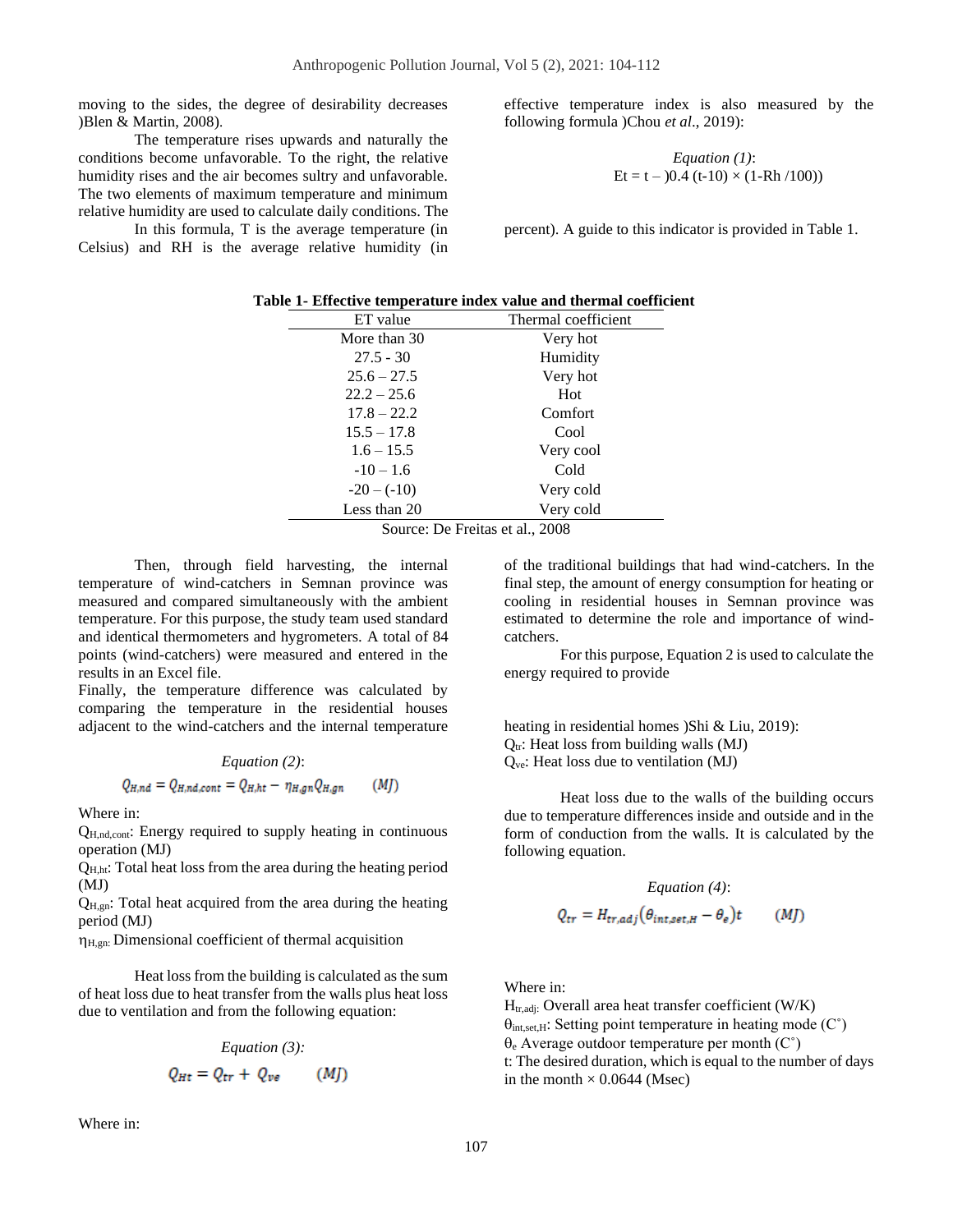Also, the cooling load is obtained from the following equation )Shi & Liu, 2019):

$$
Equation (5)
$$
  

$$
Q_{c,nd} = Q_{c,nd,cont} = Q_{c,gn} - \eta_{c,ls} Q_{c,ht}
$$
 (MJ)

Where in:

Qc,nd,cont: Perceived energy required to provide cooling in continuous operation (MJ)

Qc,ht: Total heat loss from the area during the cooling period (MJ)

Qc,gn: Total heat acquired from the area during the cooling period (MJ)

 $\eta_{C,gn}$ : Dimensional coefficient of thermal acquisition

#### **3. Results**

In the first step of the research, based on field studies and review of documents and reports, the distribution of windcatchers in Semnan province was investigated and a zoning map was drawn (Fig. 3).



Fig. 3- Distribution map of wind-catchers in Semnan province

According to the synthesis of synoptic station data in the study area in the desired time period, human thermal and climatic comfort has been determined and presented based on the effective temperature (Olgyay method) (Table 2).

|  |  |  |  |  |  |  | Table 2- Human thermal comfort in Semnan based on effective temperature (Olgyay method) |  |  |
|--|--|--|--|--|--|--|-----------------------------------------------------------------------------------------|--|--|
|--|--|--|--|--|--|--|-----------------------------------------------------------------------------------------|--|--|

| Month      | Daily conditions<br>(Maximum temperature /<br>minimum humidity) | Night conditions<br>Minimum temperature /<br>maximum humidity) | Comfort<br>coefficient |
|------------|-----------------------------------------------------------------|----------------------------------------------------------------|------------------------|
| Oct        | $30\%$ / 22.4 $C^{\circ}$                                       | 67% / 8.80 $C^{\circ}$                                         | Comfort                |
| <b>Nov</b> | 37% / 14.8 C°                                                   | 73% / 3.20 C°                                                  | Cool                   |
| Dec        | 48% / 8.20 $C^{\circ}$                                          | $80\%$ / -1.00 $C^{\circ}$                                     | Very Cool              |
| Jan        | 49% / 6.10 $C^{\circ}$                                          | $80\%$ / -2.70 $C^{\circ}$                                     | Very Cool              |
| Feb        | 41% / 8.80 $C^{\circ}$                                          | $76\%$ / -1.3 $C^{\circ}$                                      | Very Cool              |
| Mar        | $35\% / 14.1 \degree$                                           | 71% / 2.80 C°                                                  | Very Cool              |
| Apr        | $30\% / 21.1 \degree$                                           | 64% / 8.50 $C^{\circ}$                                         | Comfort                |
| May        | 28% / 26.3 C°                                                   | 60% / 13 $C^{\circ}$                                           | Comfort                |
| Jun        | $25\% / 31 \degree$                                             | 52% / 17.5 C°                                                  | Comfort                |
| Jul        | $25\%$ / 33.1 $C^{\circ}$                                       | 51% / 20.3 C°                                                  | Hot                    |
| Aug        | 24% / 33.4 C°                                                   | 52% / 19.1 C°                                                  | Hot                    |
| Sep        | $25\%$ / 29 $C^{\circ}$                                         | 58% / 14.8 C°                                                  | Hot                    |

Source: Authors based on research findings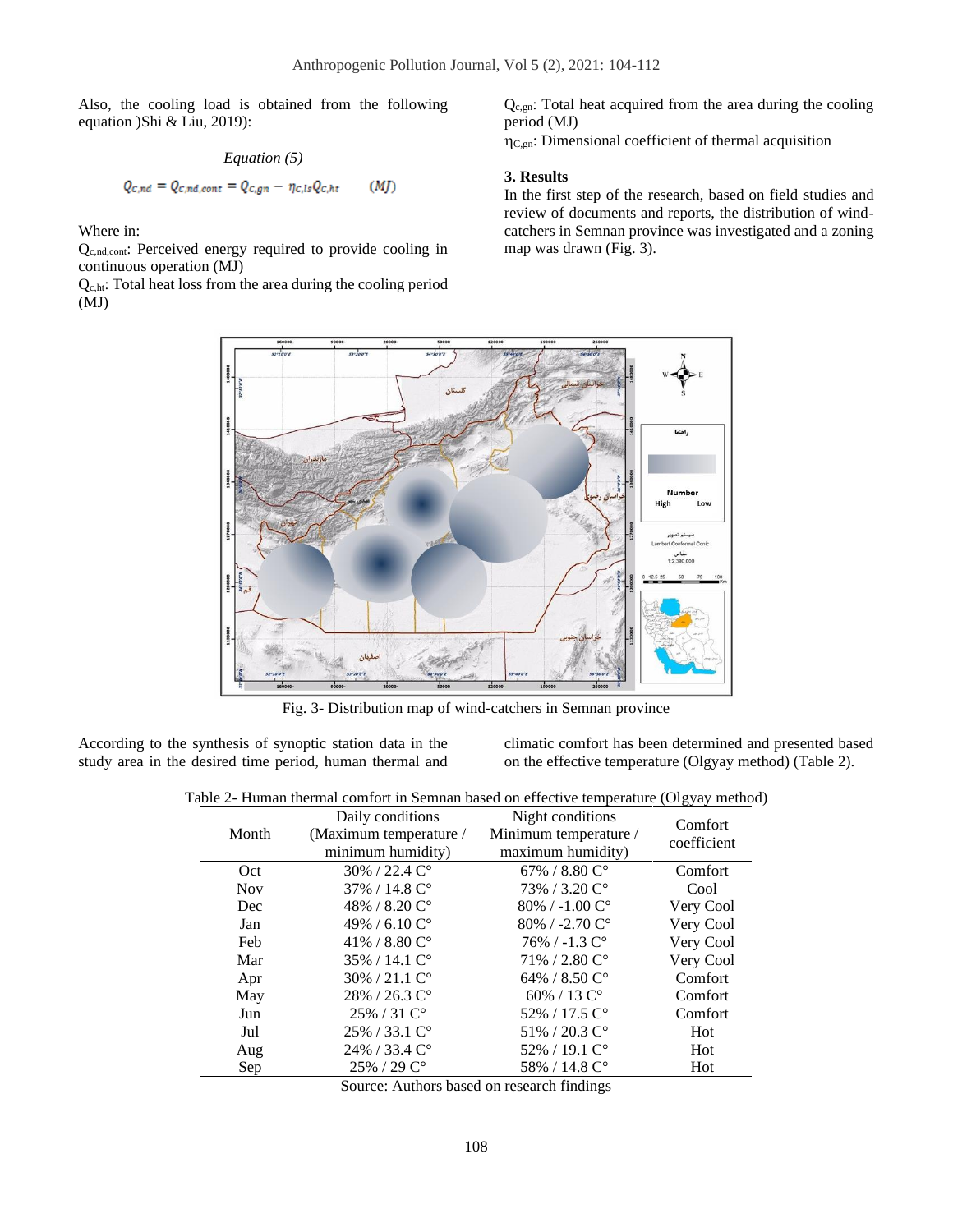According to the temperature and humidity indices in Semnan province, it can be concluded that four months (April, May, June and October) are in the range of thermal comfort and four months (December, January, February and March) in conditions far from thermal comfort. And they are very cool. November is in cool conditions and is moderate. July, August and September are also in warm climates. None of the months of the year in this study area are in the humid and sultry zone. Based on the quantitative effective temperature index (ET), the comfort climate of Semnan can be determined.

The comfort climate classification of Semnan province based on Olgyay index is shown in Table 3. Green colors indicate the months in the thermal comfort zone. According to Olgyay index, April, May, June and October are in the zone of thermal comfort and there are times when wind-catchers will not be very useful in the province. On the other hand, July, August and September due to high temperatures and December, January, February and March due to high cold are good times to use wind-catchers.

| Table 3- Monthly values of Olgyay index in Semnan province (Source: Authors) |     |     |     |            |                |            |      |           |     |     |     |
|------------------------------------------------------------------------------|-----|-----|-----|------------|----------------|------------|------|-----------|-----|-----|-----|
| Mar                                                                          | Feb | Jan | Dec | <b>Nov</b> | Oct            | <b>Sep</b> | Aug  | Jul       | Jun | Mav | Apr |
|                                                                              |     |     |     |            |                |            |      |           |     |     |     |
|                                                                              |     |     |     |            |                |            |      |           |     |     |     |
|                                                                              |     |     | Hot |            | <b>Comfort</b> |            | Cool | Very cool |     |     |     |
|                                                                              |     |     |     |            |                |            |      |           |     |     |     |
|                                                                              |     |     |     |            |                |            |      |           |     |     |     |

The results for measuring the ambient temperature inside and outside the wind-catchers are presented in Table 4.

|  | Table 4- Measuring the temperature and humidity of the outside and inside wind-catchers in different parts of Semnan province |  |  |  |
|--|-------------------------------------------------------------------------------------------------------------------------------|--|--|--|
|  |                                                                                                                               |  |  |  |

| Row           | Wind-catcher<br>position | Date       | Average<br>internal<br>temperature | Average<br>outdoor<br>temperature | Average<br>internal<br>humidity | Average<br>outdoor<br>humidity |
|---------------|--------------------------|------------|------------------------------------|-----------------------------------|---------------------------------|--------------------------------|
|               | Semnan                   | Oct        | $23\degree$                        | $25 \, \mathrm{C}^{\circ}$        | 31%                             | 27%                            |
| $\gamma$<br>↵ | Garmsar                  | <b>Nov</b> | $18C^{\circ}$                      | $11 \, \mathrm{C}^{\circ}$        | 37%                             | 30%                            |
| $\mathbf{R}$  | Damghan                  | Jul        | $35 \, \mathrm{C}^{\circ}$         | $39C^{\circ}$                     | 26%                             | 23%                            |
| 4             | Shahrood                 | Aug        | $30 \degree$                       | $36C^{\circ}$                     | 22%                             | 21%                            |

As it is clear from the results, the difference between the measured temperature inside the wind-catchers and the comfort temperature of the province is very small, so that they can be considered compatible in many months of the year. On the other hand, the internal temperature of the wind-catchers and the temperature of the external

environment are significantly different from each other, which indicate the role of wind deflectors in modulating the internal ambient temperature of structures. The same is true of relative humidity; so that the relative humidity inside the wind-catchers is almost the same as the recorded relative humidity for the comfort temperature (Fig. 4).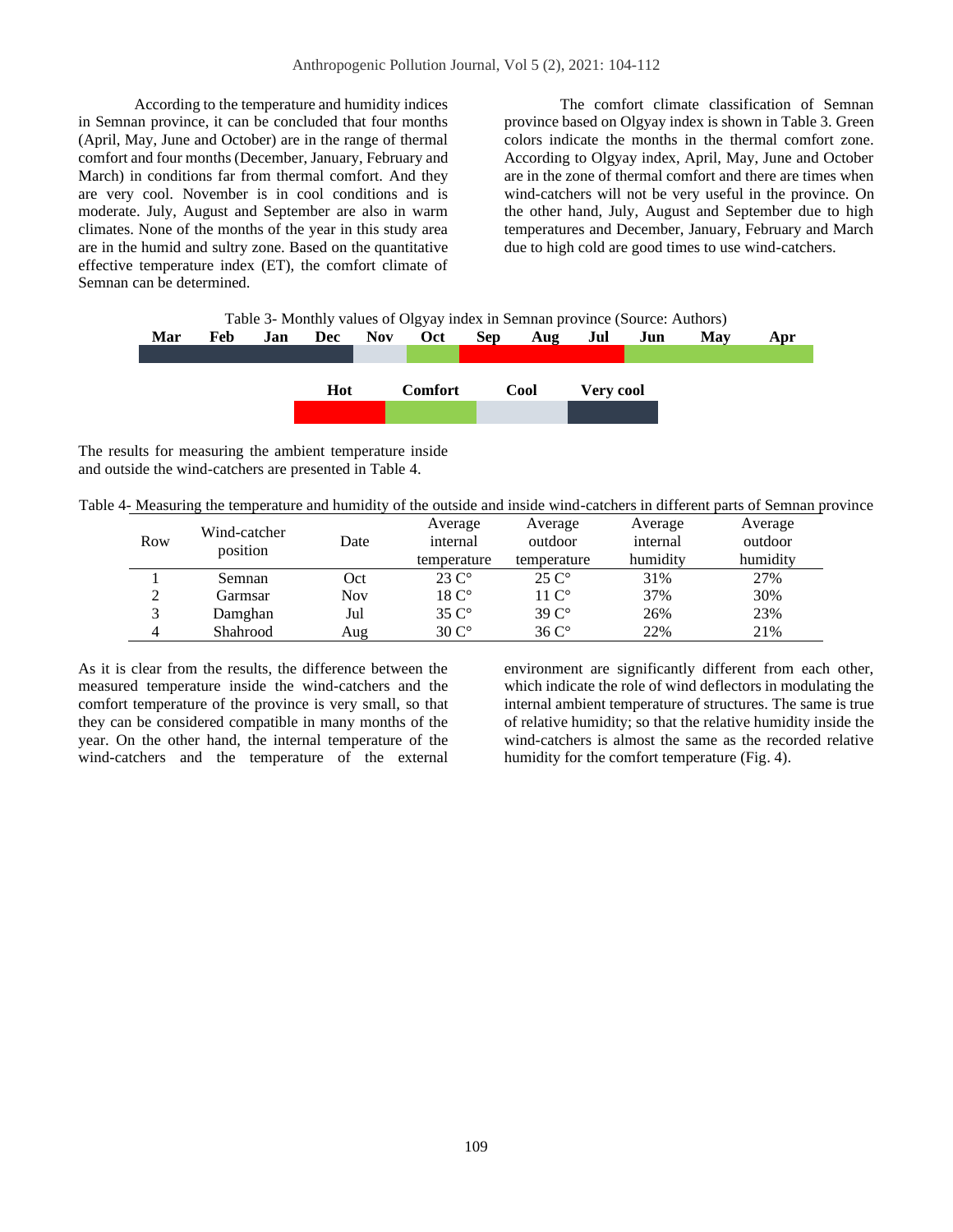

Fig. 4- Comparative diagram of day and night comfort temperature in Semnan province and the average temperature measured in the province's wind-catchers in the months of the year

From the comparison of the obtained results, it can be seen that the highest rate of compliance is observed in the cities of Semnan, Garmsar, Damghan and Shahrood, respectively. In other words, wind-catchers in Semnan city have a greater role in temperature regulation than other cities and in Shahrood city this role is less (compared to other cities in the province). In the final step, the amount of energy consumption in residential houses in Semnan province in 2 different cases was investigated:

A) Current residential houses without the use of windcatchers;

B) The mode of using the win-catchers. To assume the same conditions, the building was simulated. The building has 1 floor and has the following specifications:

| Table 5- Specifications of the outer layers of the default building |                             |  |  |  |  |  |  |
|---------------------------------------------------------------------|-----------------------------|--|--|--|--|--|--|
| Thickness (mm)                                                      | Heat resistance $(K.m^2/W)$ |  |  |  |  |  |  |
| 25                                                                  | 0.155                       |  |  |  |  |  |  |
| 203                                                                 | 0.58                        |  |  |  |  |  |  |
| 100                                                                 | 0.076                       |  |  |  |  |  |  |
| 20                                                                  | 0.482                       |  |  |  |  |  |  |
| 203.2                                                               | 0.355                       |  |  |  |  |  |  |
|                                                                     |                             |  |  |  |  |  |  |

|                                 | Table 6- Floor 1 specifications of the default building |  |  |  |  |  |  |
|---------------------------------|---------------------------------------------------------|--|--|--|--|--|--|
| Floor area $(m2)$               | 148                                                     |  |  |  |  |  |  |
| Area of windows $(m2)$          | 52                                                      |  |  |  |  |  |  |
| Floor to ceiling height $(m)$   | 3                                                       |  |  |  |  |  |  |
| Roof heat transfer coefficient  | $0.424$ W/K.m                                           |  |  |  |  |  |  |
| Floor heat transfer coefficient | $0.568$ W/k.m                                           |  |  |  |  |  |  |
| Air purity coefficient          |                                                         |  |  |  |  |  |  |

Based on the assumptions given in the previous tables and also the following equation, the energy required to cool a residential unit in Semnan province (in one month) can be estimated:

$$
Q_{c,nd} = Q_{c,nd,cont} = Q_{c,gn} - \eta_{c,ls} Q_{c,ht} \qquad (M)
$$

The amount of energy required to produce cooling is equal to 1700 kWh. However, if a wind-catcher is used, due to the reduction of coefficients and refrigeration losses, this amount will be equal to 1200 kWh. Also, the amount of energy required per month for heating in a residential unit is equal to 110 kWh, which is reduced to 90 kWh in the case of wind-catcher application. Since the basic price of monthly energy consumption per 1000 to 2000 kWh in hot months and in hot areas is equal to 110 Rials, so the monthly cost of a residential unit with default conditions is equal to 187000 Rials per month in six months the year is equivalent to 1122,000 Rials. Also, the basic price of monthly energy consumption per 0 to 100 kWh in non-hot months and in hot and dry areas is equal to 350 Rials, which is equivalent to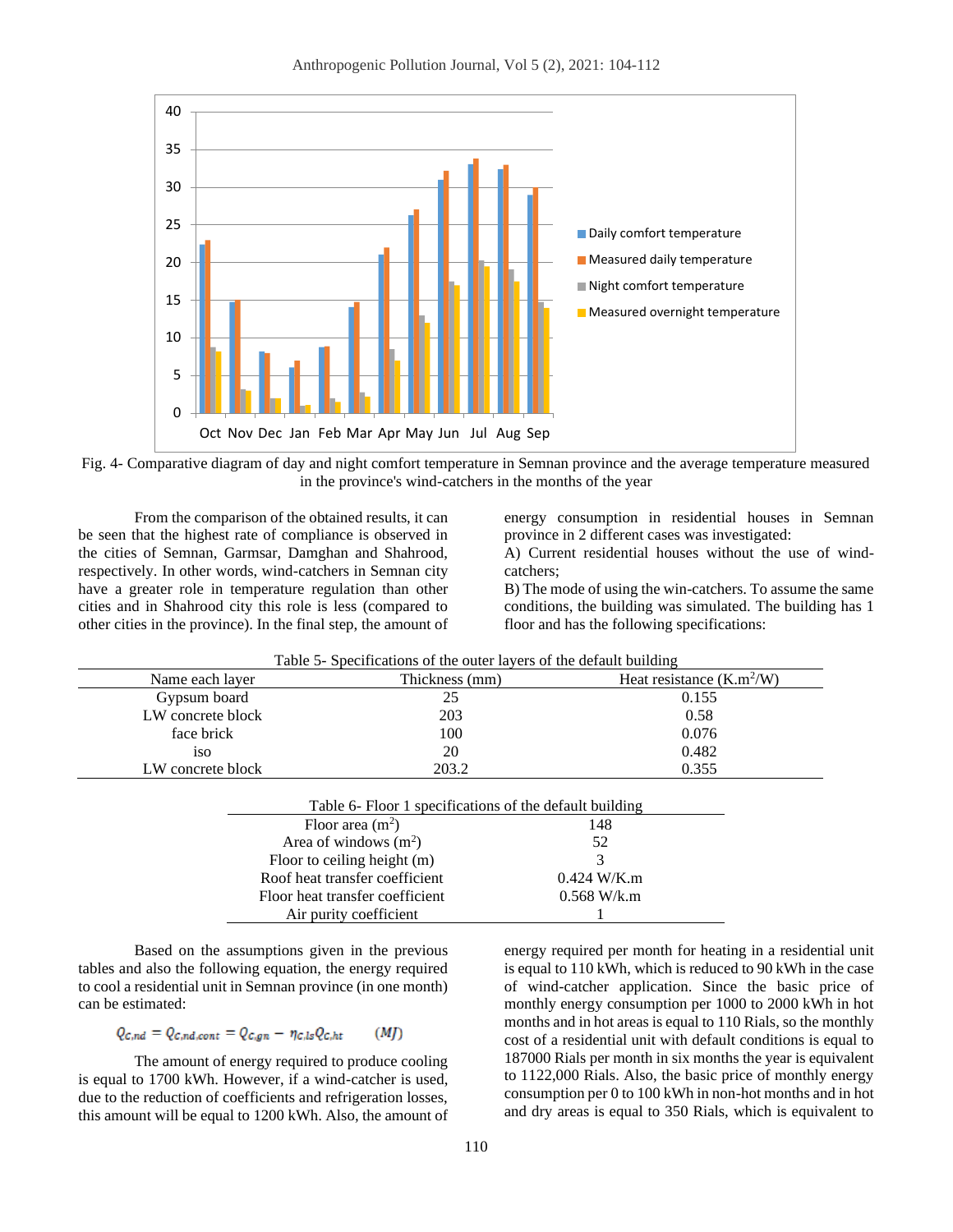| Table 7- Comparison of energy consumption and related costs in terms of use and non-use of wind deflectors |                                          |                   |                    |                   |  |  |  |  |
|------------------------------------------------------------------------------------------------------------|------------------------------------------|-------------------|--------------------|-------------------|--|--|--|--|
|                                                                                                            |                                          | Cost 6 months     | Energy consumption | Cost 6 months     |  |  |  |  |
| Scenario                                                                                                   | Energy consumption<br>to produce heating | (Rials) To create | for cooling        | (Rials) To create |  |  |  |  |
|                                                                                                            |                                          | heating           | production         | cooling           |  |  |  |  |
| No use of wind-<br>catcher and default<br>mode (1-storey<br>building)                                      | 660                                      | 231000            | 10200              | 1122000           |  |  |  |  |
| Use a wind-catcher                                                                                         | 540                                      | 189000            | 7200               | 712000            |  |  |  |  |

| 231,000 Rials in six months of the year. Table 7 is a scale |  |  |  |  |  |
|-------------------------------------------------------------|--|--|--|--|--|
| of two scenarios.                                           |  |  |  |  |  |

#### **4. Discussion**

In Semnan province, as in other hot and dry regions of Iran, wind-catcher has been used as a climatic element of architecture in buildings )Hekmatnia & Ansari, 2012) .

As (Mohammadi Sangli & Gharashi, 2016) pointed out, natural ventilation is one of the most effective methods of providing passive comfort, because it can be used in large and complex buildings and can be used in all climates for a reason. In this research, an attempt was made to calculate and compare the amount of energy consumption for the production of cooling and heating in the buildings of the study area in two modes of using the wind-catcher and the current conditions (without using the wind-catcher).

The results indicate that in general, the northeastern part as well as the west and southwest have a higher potential for wind-catcher. This is consistent with the results of research )Valian et al., 2020) . Meanwhile, the northern parts of the city, and especially the Mahdishahr area, have the lowest score in this regard, which of course can be considered reasons. Among other things, the location of this city is such that it is at a higher altitude level than other areas, which leads to a decrease in the average annual temperature. Also, high rainfall indicates more cloudiness and reduced sunshine in this area, which ultimately reduces the potential of the area for wind-catcher. The results of this section confirms those of previous ones )Ziari & Khodadadi, 2013; Hekmatnia & Ansari, 2012).

#### **References**

- Blen, M., Martin, G., 2008. Weather Climate and Tourism a Geography Perspective, Annals of Tourism Research, vol 23, No3, pp 571-591.[\)https://doi.org/10.1016/j.annals.2004.08.004\)](https://doi.org/10.1016/j.annals.2004.08.004).
- Chou, Y.C., Yen, H.Y., Dang, V.T., Sun, C.C. 2019. Assessing the Human Resource in Science and Technology for Asian Countries: Application of Fuzzy AHP and Fuzzy TOPSIS, *Symmetry* , 11(2), 251. <https://doi.org/10.3390/sym11020251>
- De Freitas, C.R., Scott, D., McBoyle, G., 2008. "A second generation climate index for tourism: specification and Verification " International of Biometeorotogy.52:399- 407.)DOI: 10.1007/s00484-007-0134-3).
- Fatemi, S., Taki, D. 2015. The role of architecture in optimizing energy consumption in buildings, the 3rd National Conference on Climate, Building and

It should be noted that the southern parts of the province, which include desert areas, have little potential for the establishment of wind-catchers. In this regard, there are reasons such as the presence of dust phenomenon, decrease in relative humidity, excessive high temperature and also decrease in altitude. In addition to the above, we can also point to the depopulation of large parts of the south of the province, which in practice, according to research )Mahdavinejad & Javanroodi, 2011) makes the construction of wind-catchers in such environments unnecessary and unjustified.

#### **5. Conclusion**

As it is clear from the results, the amount of energy consumption in the cooling and heating sector has a significant reduction in the installation of the wind-catcher, but this difference in the field of cooling is greater than heating.

As a result, it can be stated with certainty that wind-catcher has a great role and importance in reducing energy consumption in residential areas in hot and dry areas. Especially in the field of cooling and heating production and it is better to use this feature in the architecture of residential and even office houses.

### **Conflict of interest**

The authors declare that they have no conflict of interest.

Optimizing Energy Consumption with a Sustainable Development Approach, Isfahan - Isfahan Province Building Engineering System Organization. https://www.civilica.com/Paper-CBOEC03- CBOEC03\_056.html

- Hekmatnia, H., Ansari, J. 2012. Meybod Housing Planning with a Sustainable Development Approach, Human Geography Research, Vol 44 (79), 191-207 pp. [https://jhgr.ut.ac.ir/article\\_24532.html](https://jhgr.ut.ac.ir/article_24532.html)
- IMO, 2011. I. R. of Iran Meteorological Organization. {www.irimo.ir}.
- Khajoo, M., Tayebi Sani, S.M., Fahiminejad, A., Morsal, B. 2020. Evaluating and Analyzing the Spatial Justice in the Distribution of Sports Applications and Services in Garmsar County, Geographical Researches. 2019; 34(4): 551-558 pp. DOI: 10.29252/geores.34.4.551.